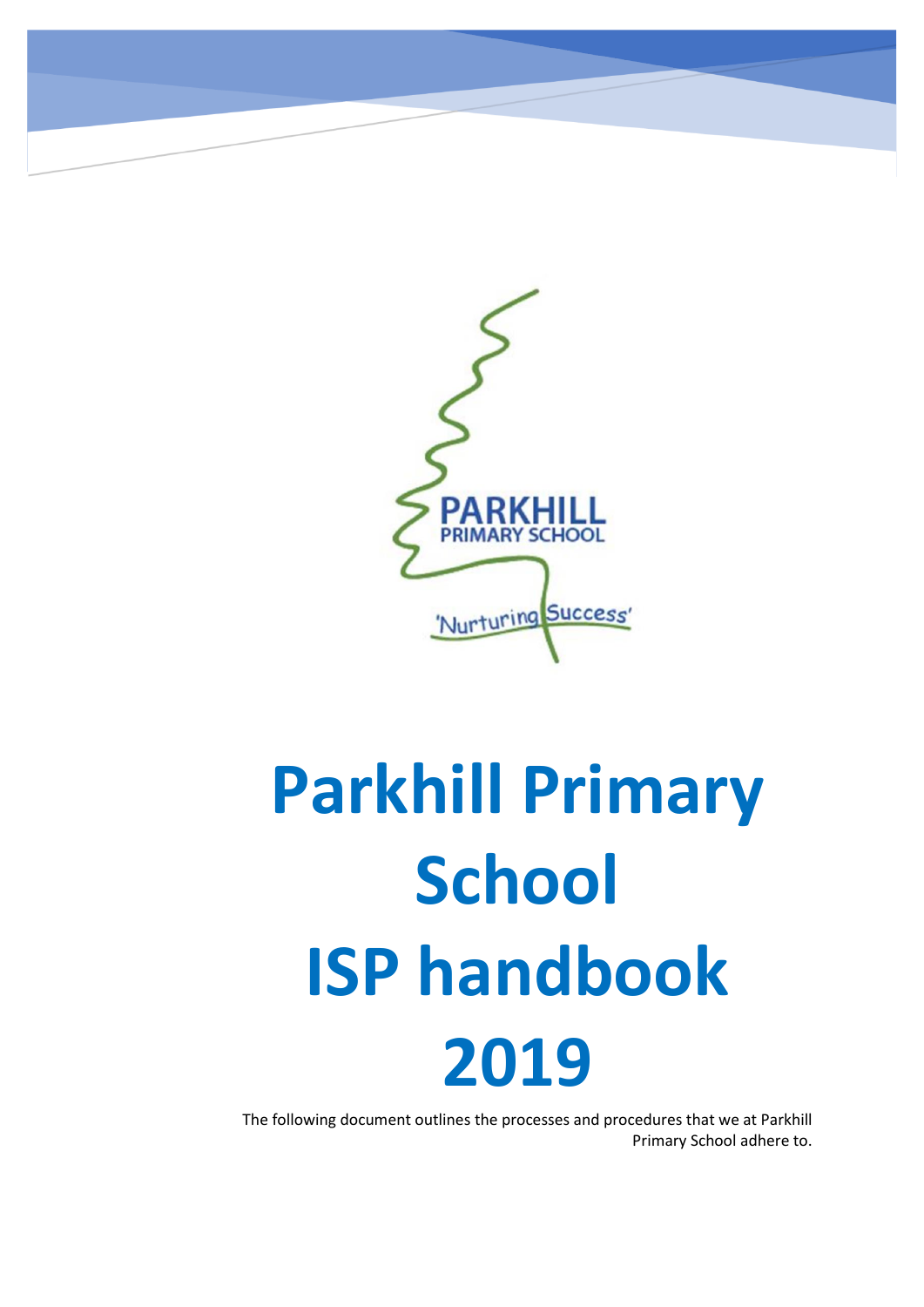## **Recruitment**

The school will provide information to students/parents about any school specific entry requirements (eg. live in designated school zone) on their website.

Prospective students must apply to study in a Victorian school through the International Education Department (See below for contact details).

Students will not be accepted into the school until this process has been completed and we have confirmation from IED about your child's enrolment.

When contacted by DET IED, the school will assess whether the school has capacity to accept the student whether the student previous school results and English language skills are suitable for the level they have applied for. The school will respond promptly to IED, either accepting or declining the application or providing an update on the application's assessment

## **Third Party education arrangements**

If the school engages any third-party education providers, it will enter into a formal written contract and provide a copy of the agreement to DET IED. The arrangement will be quality assured and monitored (including for suitability for child connected work).

The school will provide information to students/parents about any part of the academic program delivered by a third-party education provider such as a Registered Training Organisation (RTO) or non-government language schools by providing this information to parents/students when making these programs available .

The students involved in the third party education program will be supported by the school, attendance and course progress monitored and where required translated reports will be provided to parents.

## **Education Agents**

The school will engage with DET-accredited education agents only.

The school will notify DET IED if it has any concerns in respect to education agents.

## **Younger overseas students**

The school has a Child Safe Policy, Child safe code of conduct and the process for reporting actual or suspected physical or sexual abuse including CCYP reporting obligations that has been endorsed by the school council. The school has identified and addressed the risks of child abuse associated with culturally diverse students including overseas students in its child safe practices and its risk register.

## *Note: These risks may include:*

- *Parent of Overseas student not clear on how to report child abuse*
- *Overseas student not clear on how to make a report if feeling unsafe or if there is an incident of child abuse to them or others*
- *Overseas student is out late and/or unable to be contacted*
- *Unknown personal issues of homestay and their families such as stress, financial issues, mental health issues, gambling/alcohol/drug addiction or domestic violence*
- *In appropriate engagement online or external environments eg. shopping centres, after hours teaching or other services etc*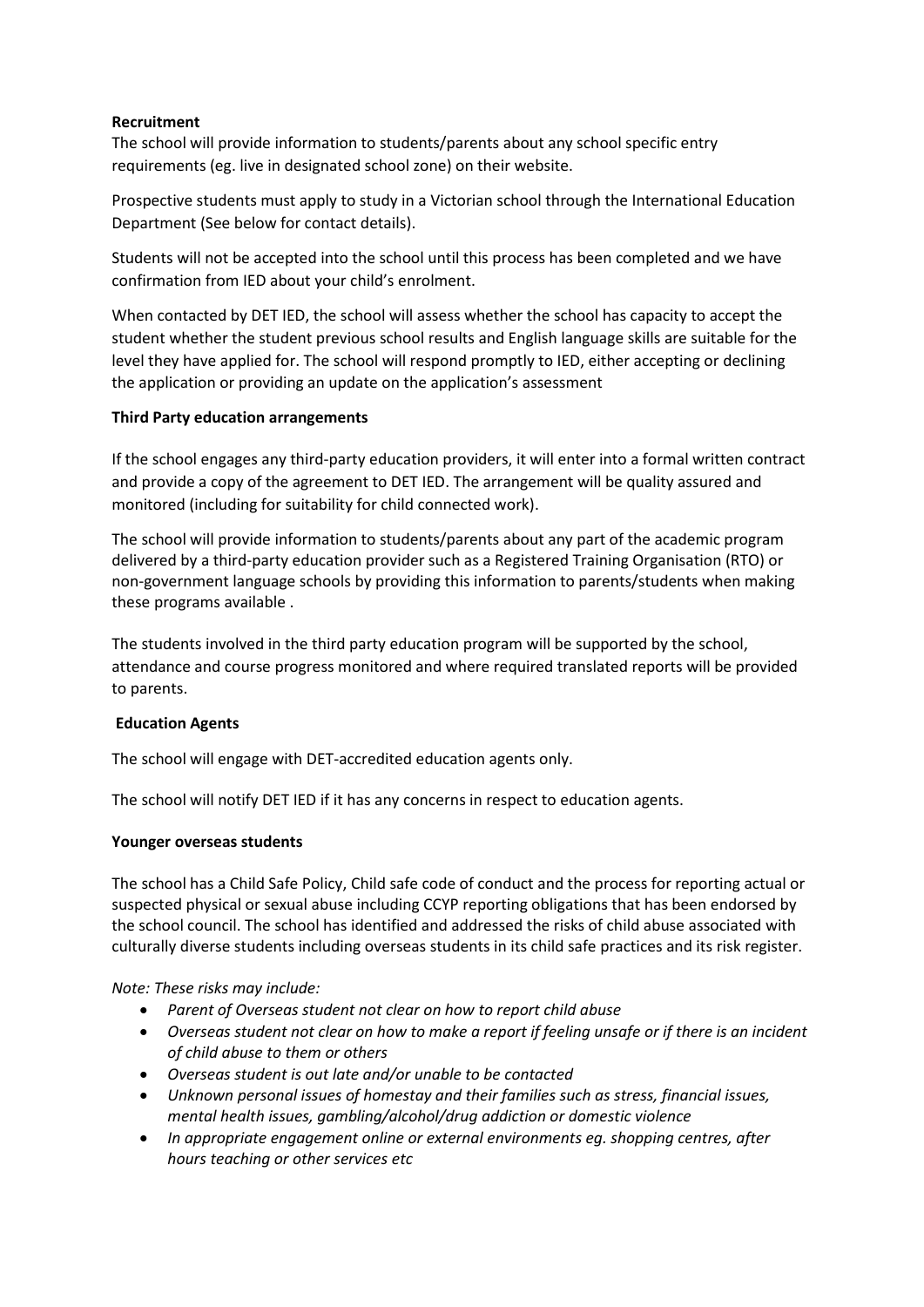- *Vulnerability of students due to undisclosed personal issues, which may exist due to relocation to Australia or previously existed in their home country for Overseas students*
- *Conflict between the student and other students due to historical cultural of religious backgrounds*
- *ISP student's language and cultural barrier risks on public transport*
- *Overseas student not clear on how to make a report if feeling unsafe*
- *Parents fail to monitor their child at home, to and from school*
- *Lack of awareness of local legislations (eg might think corporal punishment is acceptable)*

When a new overseas student is enrolled, the Principal reviews the Child safe risk register to ensure that any risks that may apply to the new student is added to the register and measures to reduce those risks are put into place. eg potential cultural tensions between students from one country/religion and another, language/cultural barriers to understanding what is acceptable and what is not (for example some cultures might still accept corporal punishment at home or at school) etc.

All overseas students are provided the contact details for school staff designated as emergency contacts (by providing the student a Student Safety Card/School Emergency Contact Card and the school's child safe officers. These are:

# **Emergency contacts/Child safe officers**

Elaine Brady 0413440871 Michelle Smith 03 9807 2239 School Office 03 9807 2239 Official point of contact for overseas students

Students are also provided with age appropriate information encouraging them to speak up about child abuse and on how to report an incident or allegation of sexual or physical abuse through:

- The school's orientation process
- The school's child safe student promotion practices

Parents/legal guardians have access to a copy of the School Child Safe Policy, Child Safe Code of Conduct and training in the school's child safe practices including how to report a critical incident including actual or suspected physical or sexual abuse via the school website.

# **Overseas student support services**

The school has designated the following staff member(s) as the official point of contact for international:

Principal (Elaine Brady) responsible for the ISP and overseas student co-ordinator Assistant Principal (Michelle Smith) Chaplian (Suzanne Carmody)

The school will participate in training and support for Overseas student Coordinators and ensure that the Overseas student Coordinators provide training to support staff. The training and selfeducation practices include:

- Attendance at DET IED briefing and/or school based training sessions
- Attendance at meetings (in person, electronically) where key information is provided.

The training will include:

the Child Safe Standards and the school's child safe practices and CCYP obligations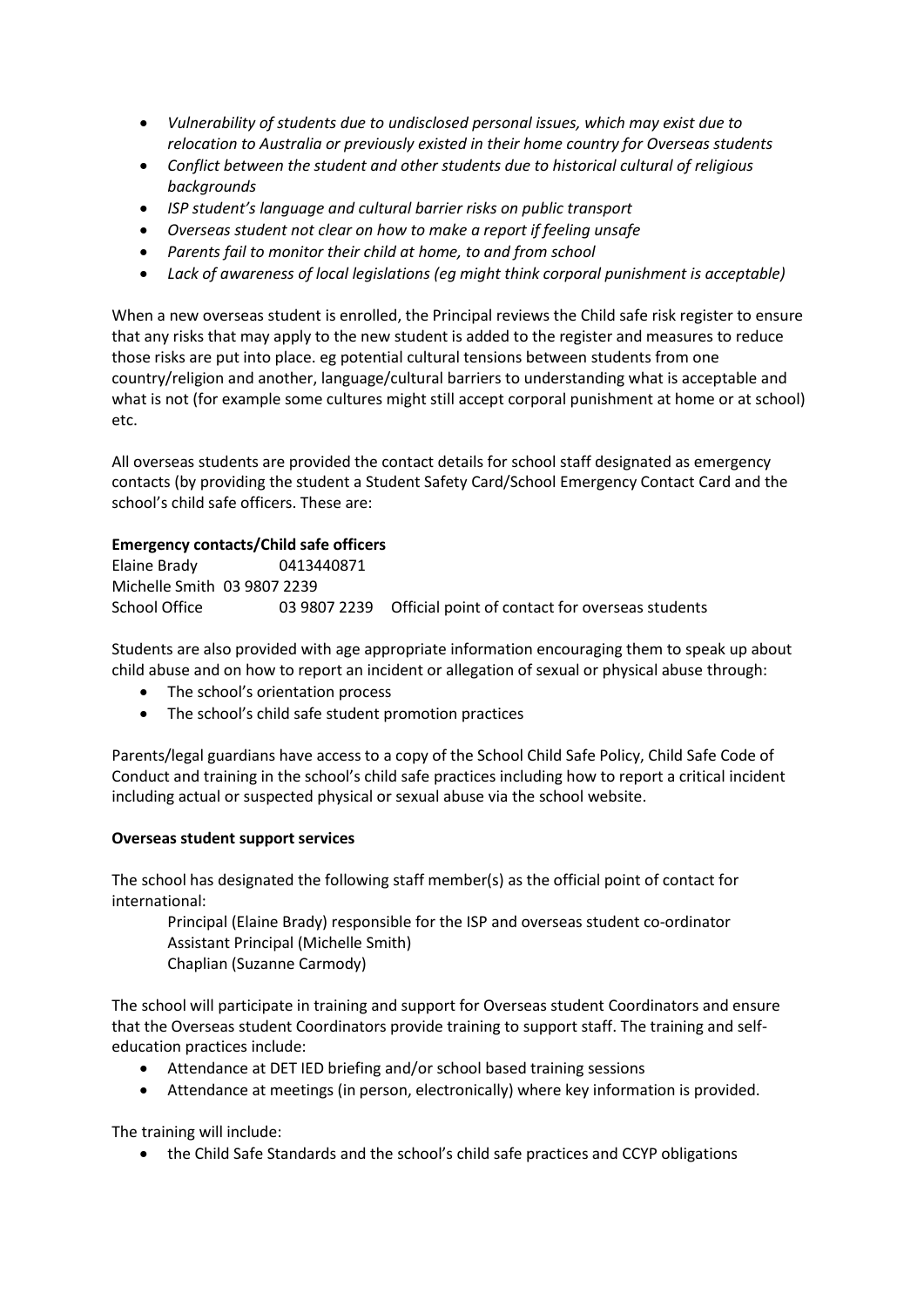- the school's policies and procedures for managing emergency situations and critical incidents
- the Education Services for Overseas Students Act 2000 (ESOS Act), the National Code and any VRQA Guidelines for the Enrolment of Overseas Students Aged Under 18 Years issued from time to time

# **Orientation**

Each overseas student and family is provided an age and culturally appropriate orientation which includes:

- information on the school and its facilities
- academic programs,
- requirements for course attendance and course progress,
- general support services,
- special programs and services supplied by the school (e.g. English language and study assistance programs)
- student/parent handbook and code of conduct,
- Who to contact if there is a critical incident ie. provide Student safety card (eg. using Student emergency card template)
- school reporting and other contact procedures for parents
- cultural information [\(www.movingtoaustralia.com.au/australian-culture/,](http://www.movingtoaustralia.com.au/australian-culture/)
- information about the local area (e.g. shops and services, transport between school and home) [\(www.ptv.vic.gov.au/,](http://www.ptv.vic.gov.au/) , and
- Options for transport between school and home
- information about relevant legal services eg:
	- o <https://yla.org.au/>
	- o [www.australia.gov.au/information-and-services/public-safety-and-law/legal-aid,](http://www.australia.gov.au/information-and-services/public-safety-and-law/legal-aid)
	- o [https://www.accc.gov.au/consumers/consumer-protection\)](https://www.accc.gov.au/consumers/consumer-protection)
- emergency and health services in the area
- safety and awareness information relevant to life in Australia:
	- o <https://www.studyinaustralia.gov.au/english/live-in-australia/health-and-safety>
	- o [www.vicroads.vic.gov.au/safety-and-road-rules/pedestrian-safety/children-and](http://www.vicroads.vic.gov.au/safety-and-road-rules/pedestrian-safety/children-and-pedestrian-safety)[pedestrian-safety](http://www.vicroads.vic.gov.au/safety-and-road-rules/pedestrian-safety/children-and-pedestrian-safety)
	- o [www.healthcareaustralia.com.au/](http://www.healthcareaustralia.com.au/) <https://www.esafety.gov.au/esafety-information>
	- o <https://bullyingnoway.gov.au/> , and
- School dispute resolution procedures eg. complaints and appeals procedures

# **Critical incidents**

The school has a documented critical incident policy which is based on the Department's Reporting and managing emergencies and incidents policy:

https://www.education.vic.gov.au/school/principals/spag/management/Pages/reporting.aspx.

Critical incidents are not limited to, but could include:

- missing students;
- severe verbal or psychological aggression;
- death, serious injury or any threat of these;
- natural disaster;
- issues such as domestic violence, physical, sexual or other abuse; and
- an event in the student's home country that could be traumatic for the student
- severe anxiety, physical or psychological harm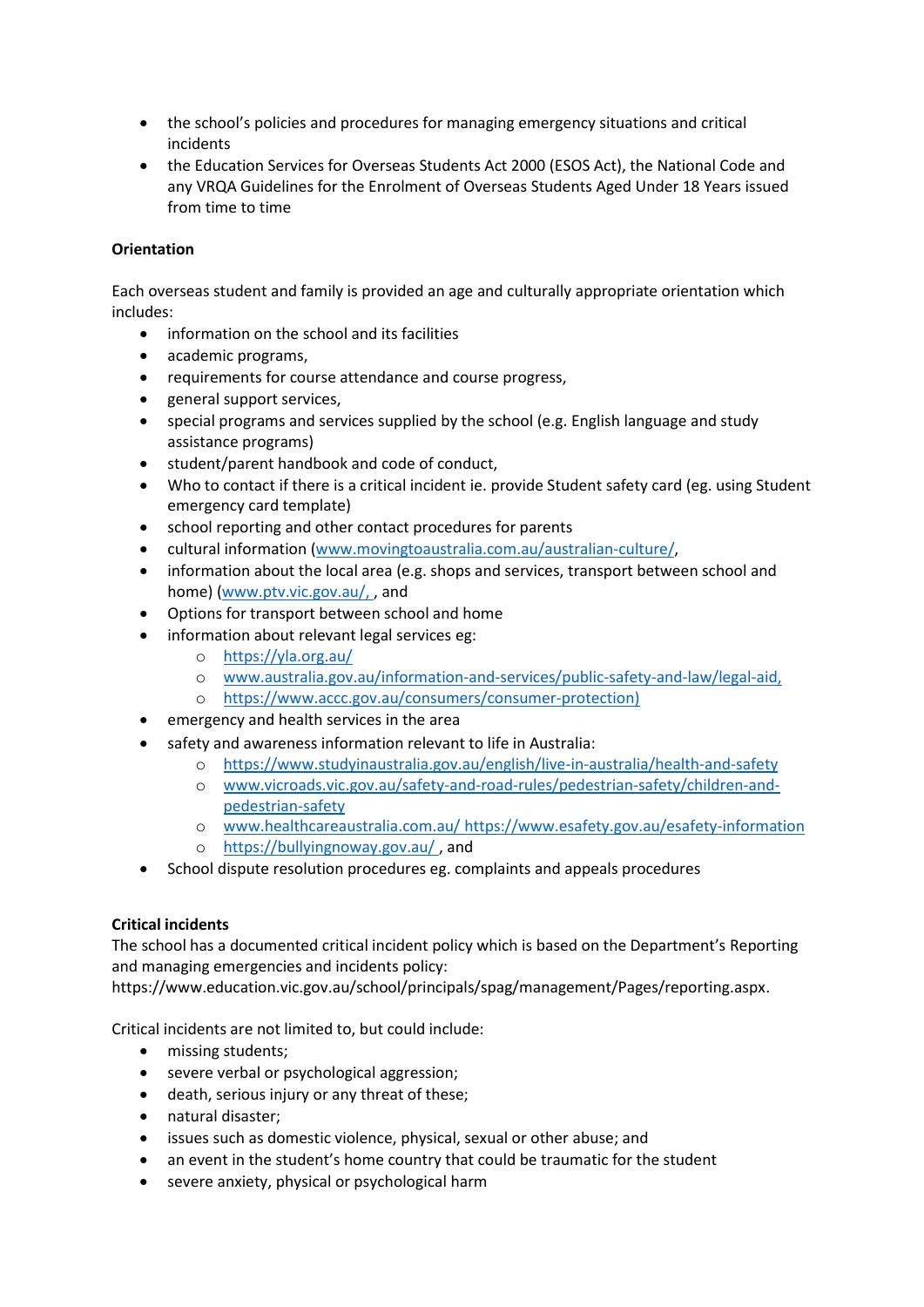• other non-life threatening events

The school has systems to report and respond to student emergencies and critical incidents (adherence to DET School Policy and Advisory Guide requirements), and provides appropriate additional support for overseas students, including advising DET IED as appropriate.

## **Student records**

The school will maintain current and accurate student (parents/legal guardian) contact details including:

- The current residential address confirmed every six months
- The contact mobile phone number(s) confirmed every six months
- The email address(es) confirmed every six months

# **Transfer between registered providers**

If a student wishes to transfer to another government school:

- Check that new school is accredited by the DET IED to accept the student
- Assist the family with completion of a Transfer Application form (available on the study.vic.au website)
- Transfer applications will:
	- $\circ$  be sent to the International Education Division using the "Application for Transfer to another Victorian Government School" form
	- o outline reasons for the transfer, for example: family moving house
- The DET IED will assess transfer applications on a case by case basis and applications will be subject to acceptance by the receiving school's entry requirements including consideration of the availability of places at the requested school.

If the student wishes to transfer to a non-government or interstate school:

- Check that new school is CRICOS registered (http://cricos.education.gov.au/institution/InstitutionSearch.aspx )
- Assist the family with completion of the Withdrawal Application form (available on the Study.vic.au website)
- Transfer applications will:
	- o be sent to the International Education Division using the "Notification of Withdrawal" form
	- o outline reasons for the transfer, for example: family moving house
- The DET IED will assess transfer applications on a case by case basis.

# **Visa end date monitoring**

Overseas student visa details are entered into a spreadsheet (or relevant student management system) which is checked at the start of each term. If a student's visa is due to expire during that term, the parents/legal guardian are notified and offered assistance in the renewal process.

# **Progress and attendance monitoring**

The school has a documented process for monitoring and recording attendance and course progress of overseas students.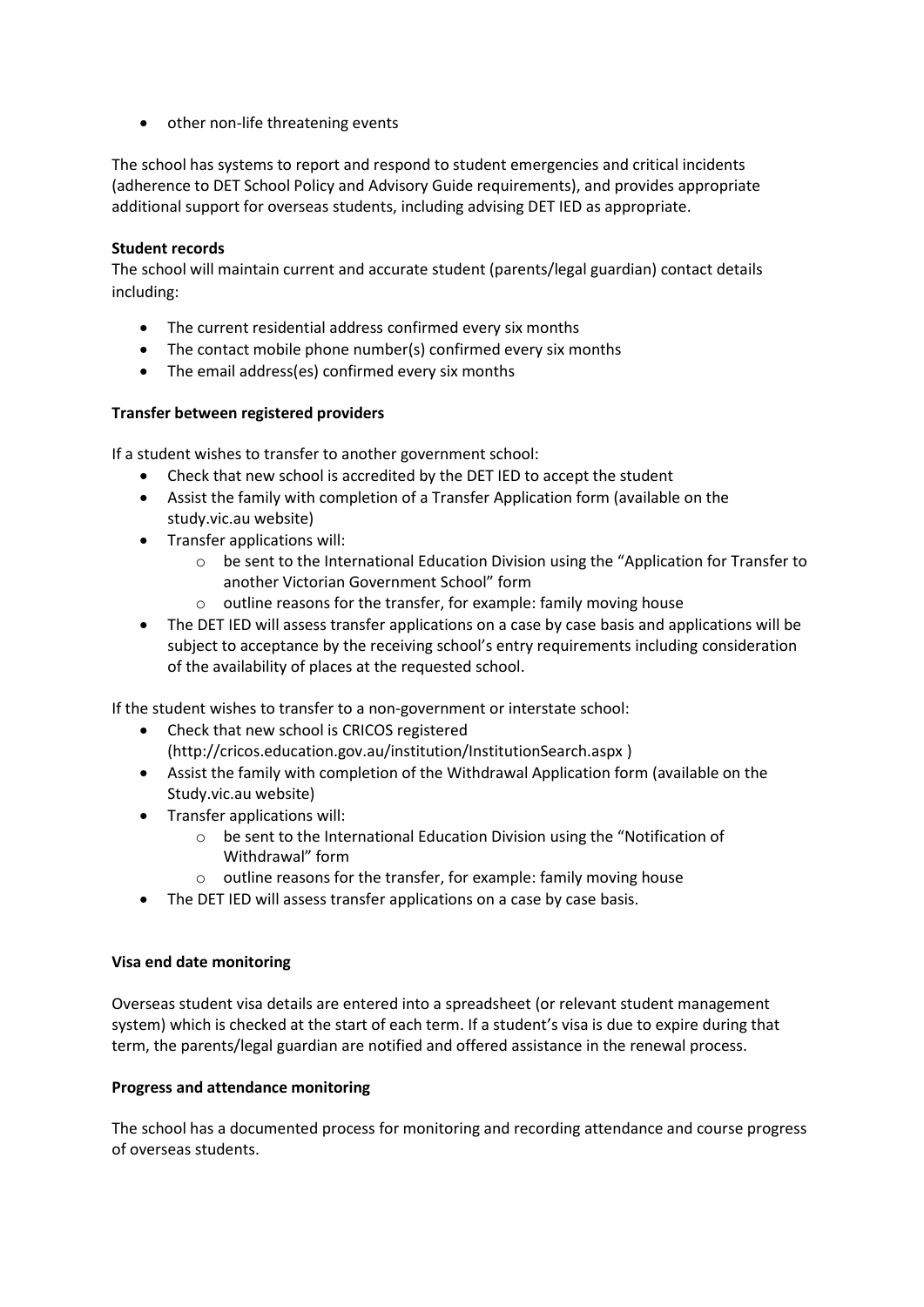The school will use the use compass and cases21 to track and monitor attendance along with the Chaplain and Principal attendance records termly audit, and teacher data assessment to document its actions and report international students who do not satisfy minimum course progress/attendance and behaviour requirements (refer to Visa Condition 8202).

## **Course progress**

Unsatisfactory course progress is defined as:

• The school considers the student would benefit from repeating a year.

If an overseas student is at risk of not making satisfactory progress, the school will follow the actions described on the DET ISP\_Course\_Progress\_Attendance\_Behaviour\_Checklist template.

If an overseas student presents at risk of not achieving satisfactory course progress for one semester the school will implement an IEP and intervention strategy.

## **Attendance**

The school has a documented process for monitoring and recording attendance and course progress of overseas students.

Visa conditions require students to attend at least 80 per cent of scheduled course contact hours.

If an overseas student is at risk of unsatisfactory attendance, the school will follow the actions described on the DET ISP\_Course\_Progress\_Attendance\_Behaviour\_Checklist template.

## **Intervention Strategy:**

The intervention strategies for student attendance are summarised below.

• If attendance falls to 90 per cent:

## **Action by school:**

- Parent / legal custodian or DHA approved relative notified
- The parents will meet with the Principal.
- If attendance falls to 85-90 per cent:

## **Action by school:**

- Parent / legal custodian or DHA approved relative notified
- The parent and student will be interviewed by the Principal and Assistant Principal.
- A Student Attendance Agreement may be put in place with agreement from the school, the student, parents/legal custodian.
- If attendance falls to 80-85 per cent:

## **Action by school:**

- Parent / legal custodian or DHA approved relative notified
- The parent and student will be interviewed by the Principal and Assistant Principal.
- An additional Student Attendance Agreement will be put in place by the school.

• If attendance falls below 80 per cent (DHA visa requirements breached):

## **Action by school**

- DET IED is notified
- Parent / legal custodian or DHA approved relative notified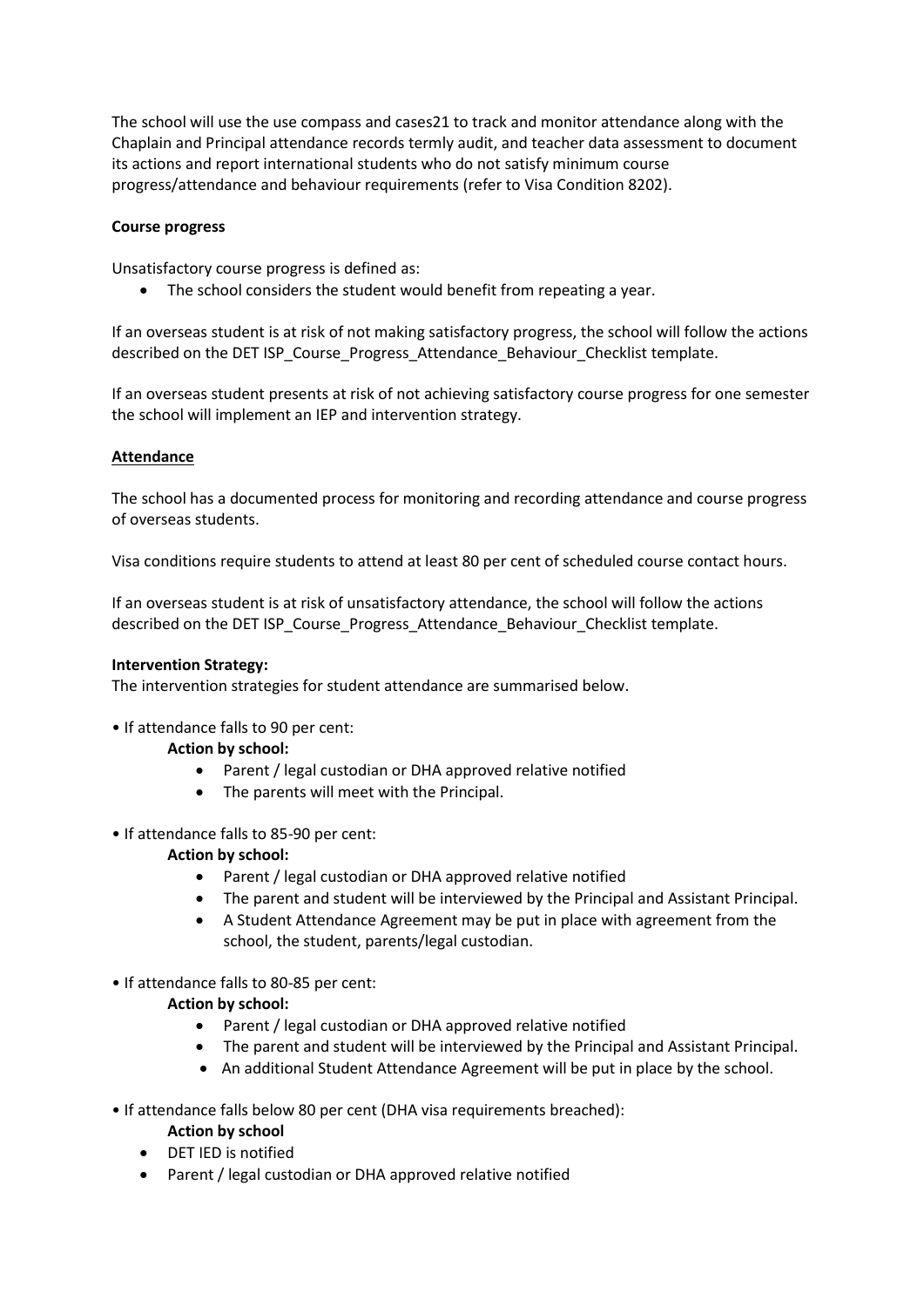- The family will be issued with a Notice of Intention to Report for Non-Compliance to DHA unless the following all of the following conditions exist:
	- $\circ$  the student can demonstrate compassionate and compelling circumstances
	- o the student's attendance rate is at least 70%

#### **Student leave**

If an overseas student (usually this request is made by their parent/legal guardian) wish to take leave during term, they must complete a DET ISP Application for Deferral of Enrolment form.

The school will assess whether compassionate and compelling circumstances apply, if so, the leave will be approved and DET IED will be notified by email and provided a copy of the completed form.

Examples of such compassionate and compelling circumstances could include: serious illness, injury or trauma, bereavement of close family members, major political upheaval or natural disaster in the home country.

The deferral application will be supported by evidence of the circumstances.

Records of any approved leave will be kept in the students file.

#### **Student withdrawal**

If the student wishes to withdraw:

For transfers to another non-government or interstate school:

- Check that new school is CRICOS registered
- (http://cricos.education.gov.au/institution/InstitutionSearch.aspx )
- Assist the family with completion of the Withdrawal Application form (available on the Study.vic.au website)
- The application will:
	- o be sent to the International Education Division using the "Notification of Withdrawal" form
	- o outline reasons for the transfer, for example: family moving house
- The DET IED will assess transfer applications on a case by case basis.

For withdrawal to return to the student's home or to move to another country

- Assist the family with completion of the Withdrawal Application form (available on the Study.vic.au website)
- The application will:
	- o be sent to the International Education Division using the "Notification of Withdrawal" form
	- $\circ$  outline reasons for the transfer, for example: family moving house, returning home
- The DET IED will assess transfer applications on a case by case basis.

Where the family has not completed a withdrawal form but does not intend to return to the school, the school will confirm that the student has transferred to another school or returned home or to another country and will notify DET IED of the change in enrolment in a timely manner.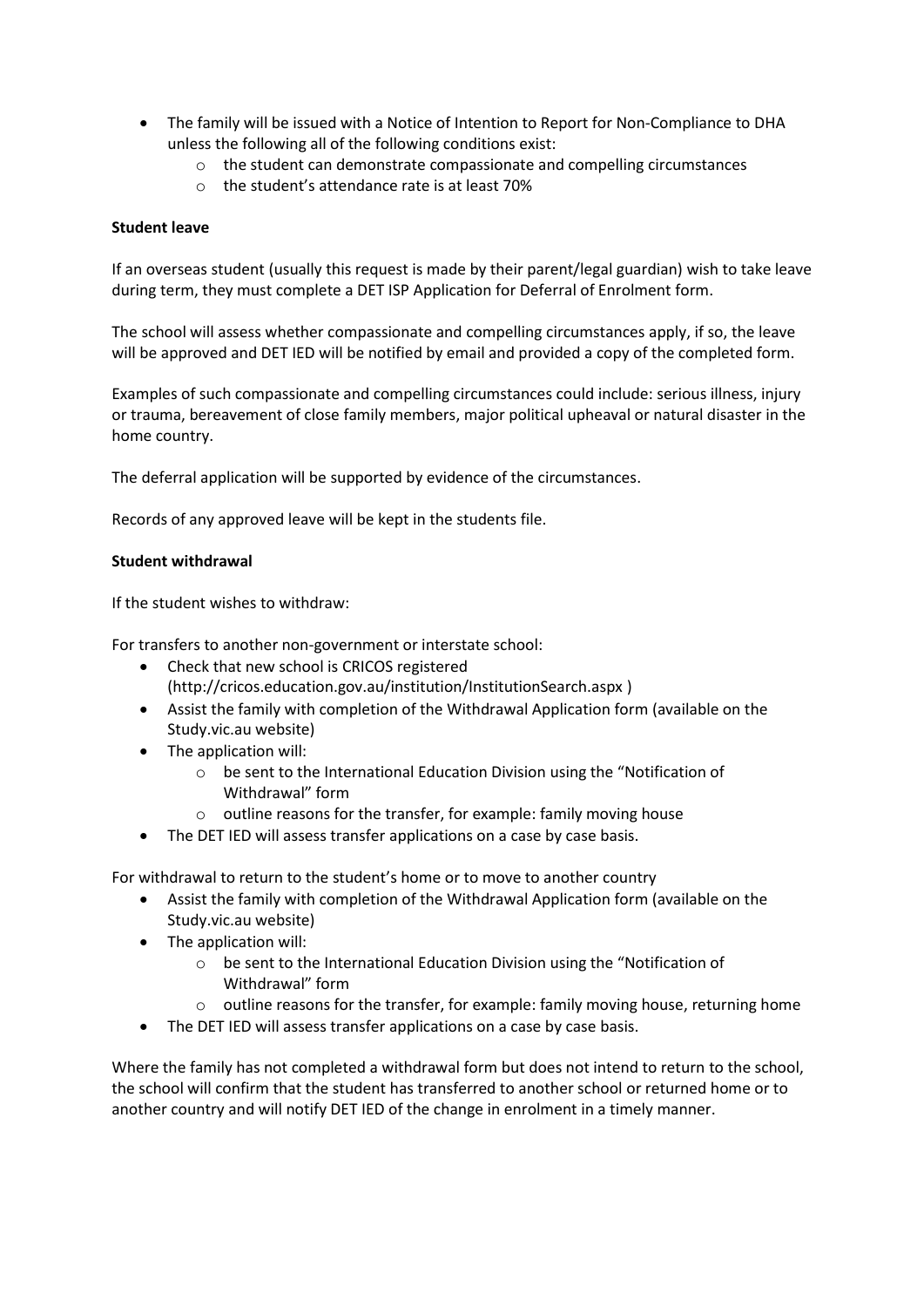## **Student misbehaviour/school suspension and cancellation**

If an overseas student is at risk of unsatisfactory behaviour, the school will follow the actions described on the DET ISP\_Course\_Progress\_Attendance\_Behaviour\_Checklist template.

## **Complaints and Appeals**

Relevant Documents:

- SPAG Parent Complaints policy
- ISP Standard Application Terms and Conditions Policies
- Complaints-Appeals-Process Guide
- Complaints Form
- Appeals Form

The school has a documented complaints policy which is based on the SPAG Parent Complaints policy:

<https://www.education.vic.gov.au/school/Principals/spag/community/Pages/parentcomplaints.aspx>

In addition, for overseas students, the Complaints and Appeals Process Guide provides the complaints and appeals process.

If an overseas student or their parent/legal guardian has a complaint, it should be referred to the Principal.

If the complaint cannot be resolved at the school level, the parents/legal guardian of the student will be informed that they can escalate the complaint to DET IED.

The school will use the DET IED Complaints and Appeals forms to lodge formal complaints or appeals.

Formal complaints should be submitted in writing to:

Executive Director International Education Division Department of Education and Training GPO Box 4367 Melbourne, Victoria 3001 Australia

The school will:

- Maintain records of complaints or appeals process (in alignment with the school and DET IED Complaints policy and appeals process)
- Advise the parents/legal guardian of the student that they can escalate a complaint or appeal to DET IED where a matter is not satisfactorily resolved at the school level
- Maintain the student's enrolment until the complaints and appeals process is resolved
- Provide relevant information to DET IED to facilitate the resolution of a complaint or appeal in an efficient and timely manner